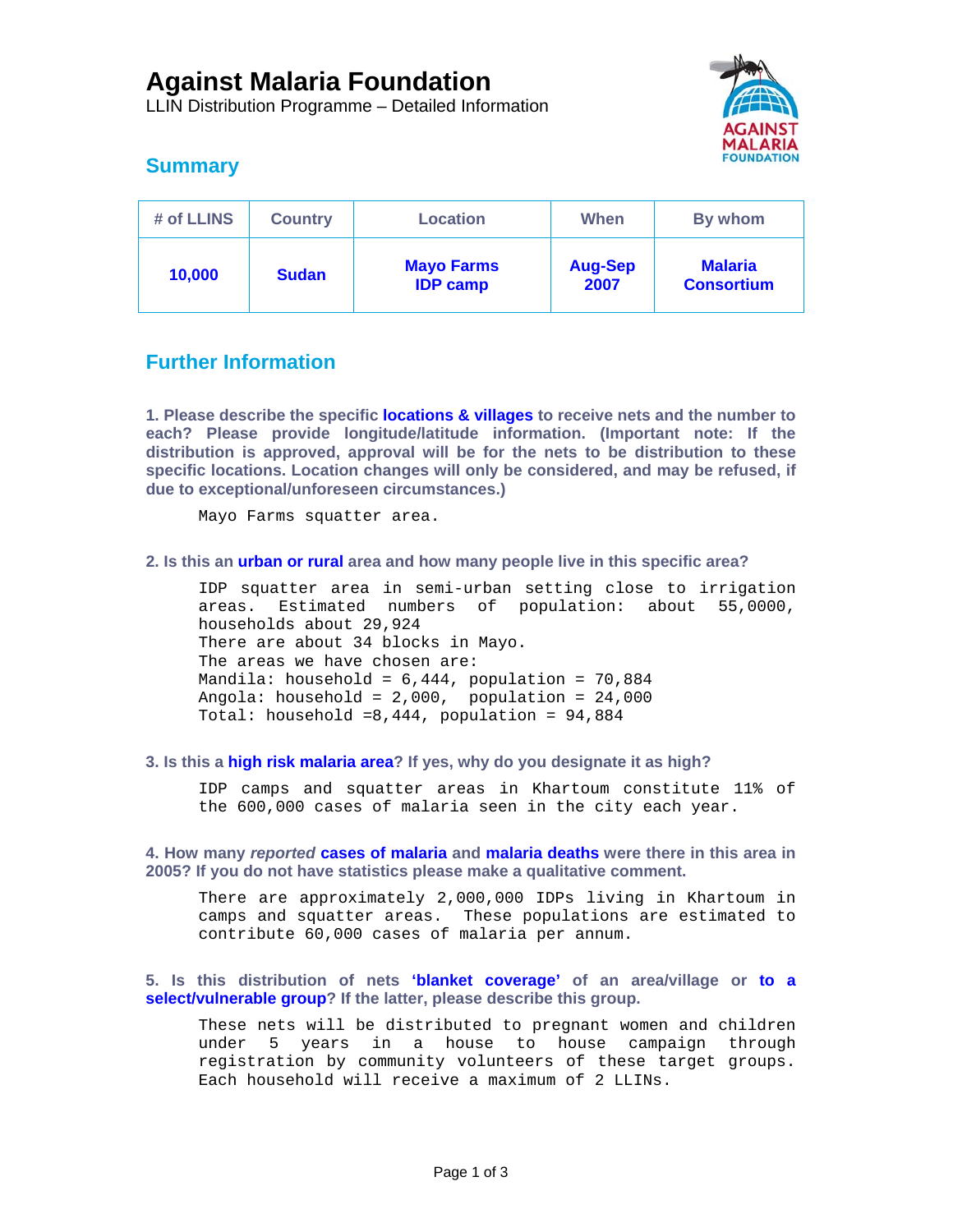### **6. What is the existing level of ITN use in this area? Are there existing bednet distribution programmes in this area?**

The NGOs working in the Khartoum camps and squatter areas have limited coverage although some limited distribution has taken place; in 2005, 8,000 nets were distributed to IDPs, these were focused on the formal IDP camps rather than the squatter areas. The total IDP and squatter population is 2,000,000. A limited number of untreated nets are available in the local markets, however there is no retreatment program. ITN coverage in these groups is extremely low.

**7. Why was the area/villages chosen for bednet distribution and who made this decision? Please provide the name, position and organisation of the person/s making the decision.** 

Mayo farms squatter area was chosen in consultation with the Khartoum State Malaria Control because of 1) low current ITN coverage and 2) its location in the irrigation areas where malaria transmission is focused.

The person in charge is Tohami Ahmed, coordinator of health education unit. Mobile: +249912894442 e-mail: tohamyahmed AT hotmail.com

**8. Have you consulted with the National Malaria Programme in your country about this distribution and what was their response? Please provide the name, position and contact details of the person/s with whom you have liaised.** 

The State Malaria Control Program approached the Malaria Consortium for assistance in their plan of action for the Khartoum camps and squatter areas, as they have limited funding to cover these groups of people. Tohami Ahmed, coordinator of health education unit Mobile: +249912894442 e-mail: tohamyahmed AT hotmail.com

**9. Please describe any pre-distribution activity, in particular how the size of the target group and number of nets required will be ascertained?** 

Health education through trained community health promoters on malaria prevention, treatment seeking behaviour and net usage will be carried out. Materials for this activity are already in place with the Malaria Consortium. The Malaria Consortium successfully carried out net distributions in Soba Silik relocation camp and Soba Aradi squatter areas using this technique. Malaria and ITN focused activities will be repeated in the area of distribution.

**10. Please describe how the bednets will be distributed, by whom, whether distribution will be a focussed effort or part of a combined programme and if there will be an information/education component to the distribution? Please indicate over what time period (typically, the number of days or weeks) the distribution will occur.** 

The Malaria Consortium and the local NGOs will partner for the distribution. The Malaria Consortium will provide training for community health workers on the important health messages for net distributions – malaria prevention,